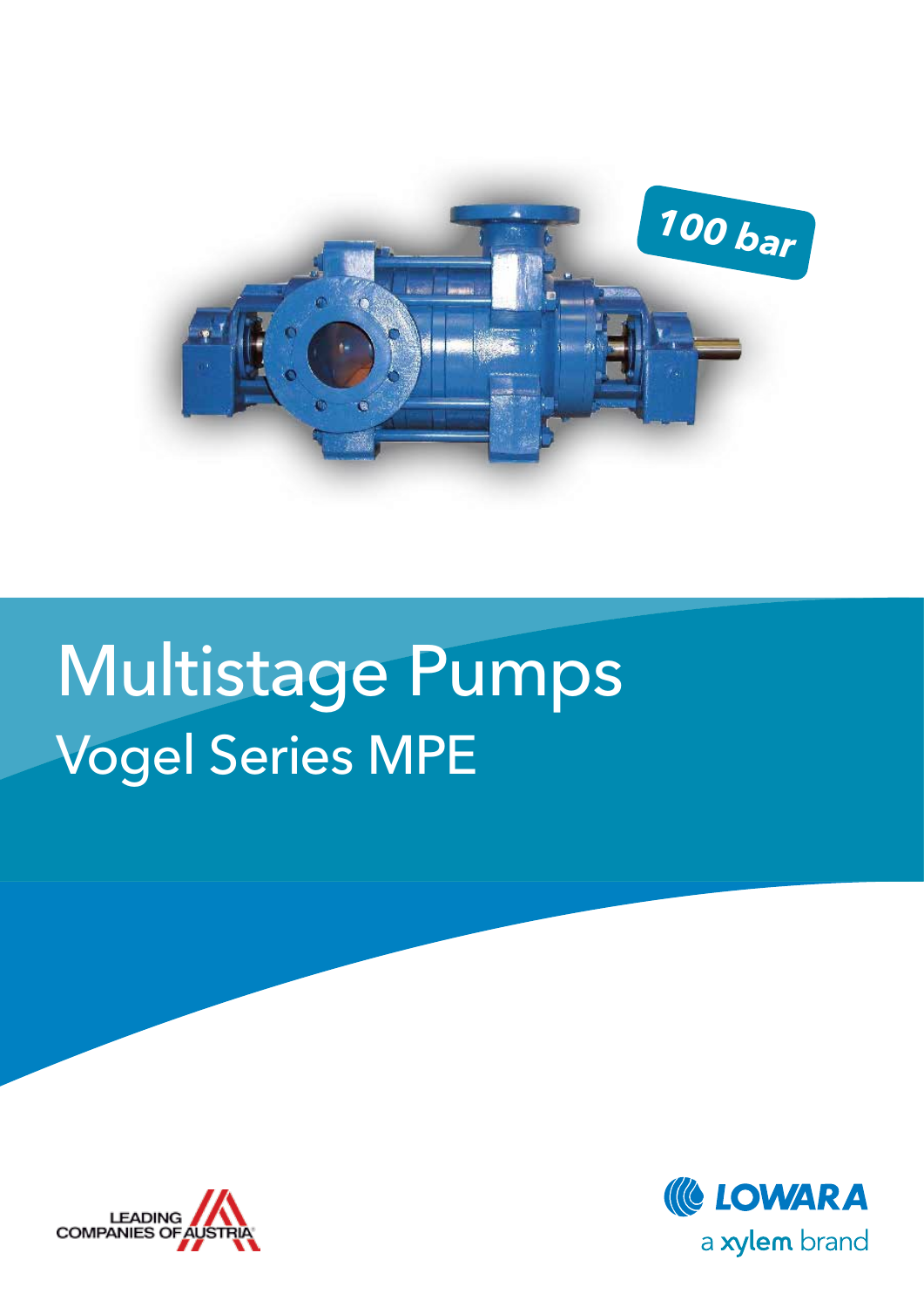### Technical Data

### Performance Range:

- o Capacity up to 300m<sup>3</sup>/h (1320USgpm)
- o Head up to 850m (2780feet)
- <sup>m</sup> Speed up to 2950/3550min-1 (2950/3550rpm)

#### Size:

- $\circ$  DN 100 up to DN 125 discharge (2,5" 5")
- o Design MP and P refer to separate brochure

#### Temperature:

- o max. 140°C (284°F) without cooling
- o max. 180°C (356°F) with cooling

#### Casing Pressure:

<sup>m</sup> max. 100 bar (1450 psig) For detailed operation limits refer to technical data sheets or quotation.

### Handled Liquids:

- o Clean or slightly contaminated fluids (without bigger solids)
- $\circ$  Cold and hot water
- o Condensate

### Applications:

- o General industry
- o Snow-making systems
- $\circ$  Steel mills
- o Sugar industry
- o Pulp and paper industry
- o Power plants
- o Reverse Osmosis
- o Mine dewatering



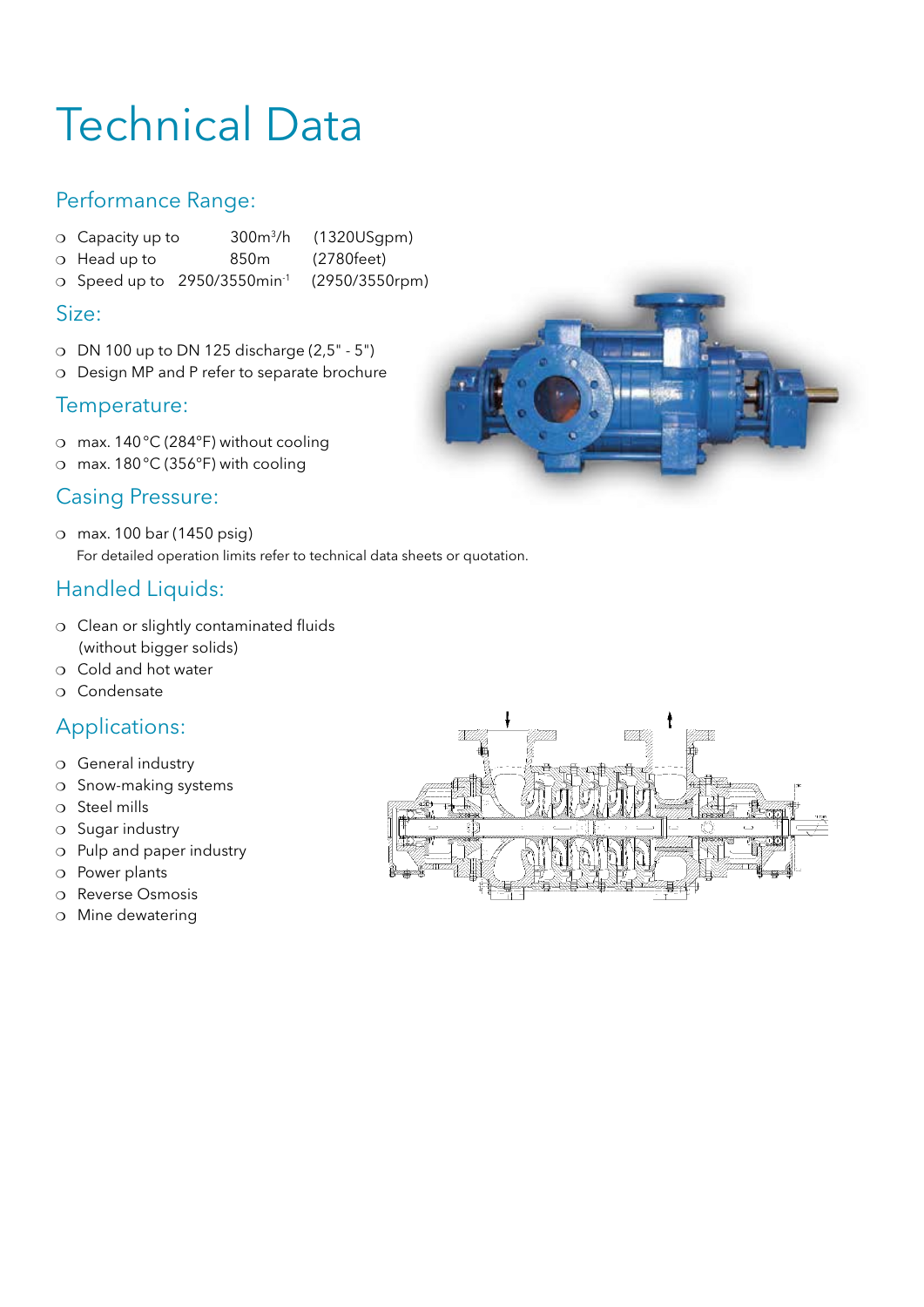





#### Performance 3550 rpm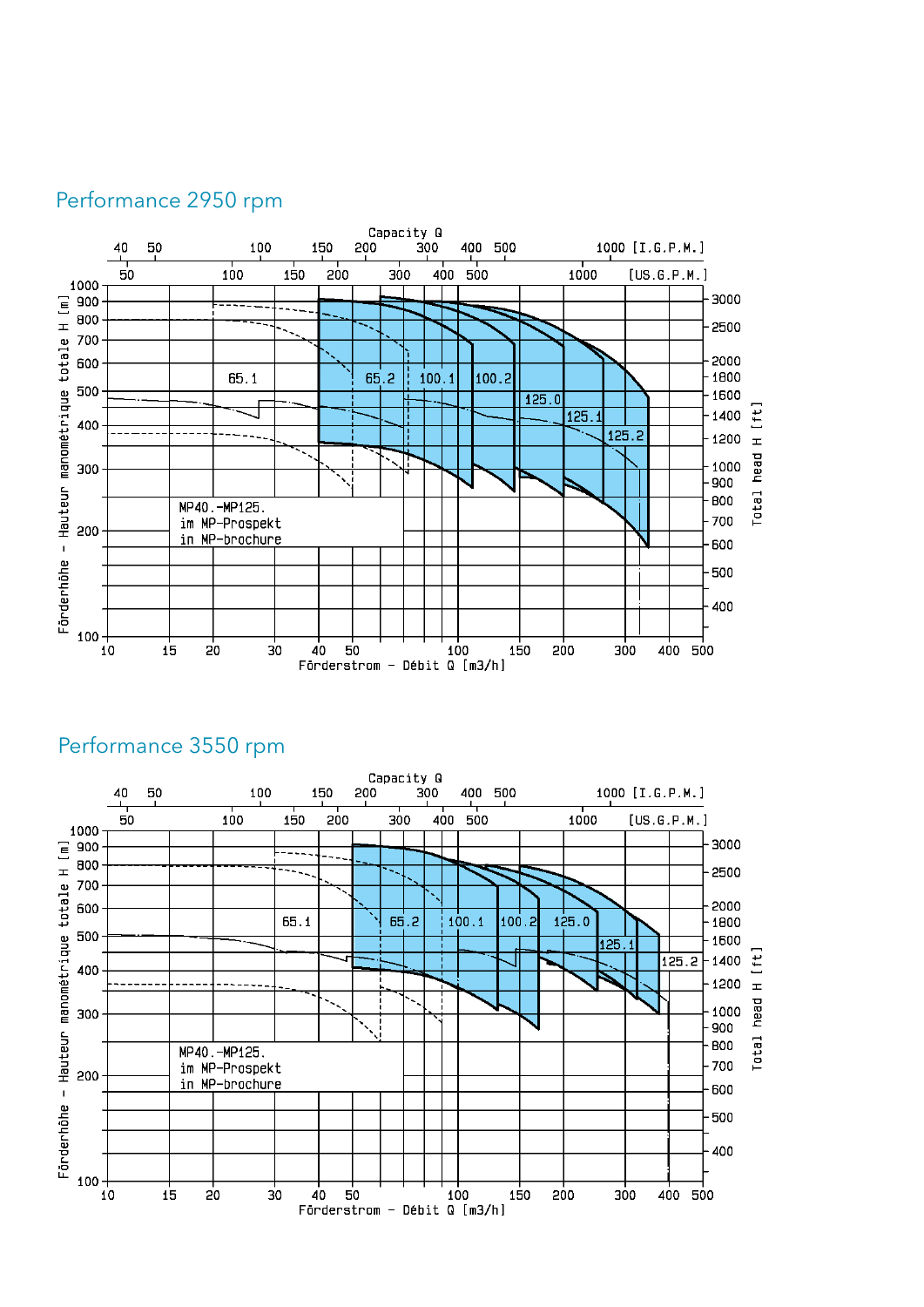

### Design Features MPE:

The construction is based on more than 100 years of experience in manufacturing of multi-stage pumps and is designed for smooth running with extremely low vibration level, reliable operation, lowest wear as well as long life time in particular of shaft seals and pump bearings. This is reflected in a considerable drop of lifecycle cost to lowest possible level.

- o Horizontal, "in-between" bearing design, with stiff shaft for lowest shaft deflection.
- m Efficiency optimized closed impellers and diffusers avoid radial loads and minimize shaft loads and shaft deflection.
- o Thrust balancing by balancing drum with pressure balancing at the discharge side shaft seal considerably reduces the loads on pump bearings and shaft seals.
- o Rigid construction with pump feet integrated to pump casing ensures deform-less transmission of pipework loads into foundation.
- o Suction- and discharge casing executed with "universal" casing feet for easy change of flange directions.
- o Thermal expansion of the pump rotor is balanced internally by a floating bearing at suction side, without affecting the shaft alignment.
- o Maintenance friendly design enables the change of bearings and shaft seals without pump disassembly.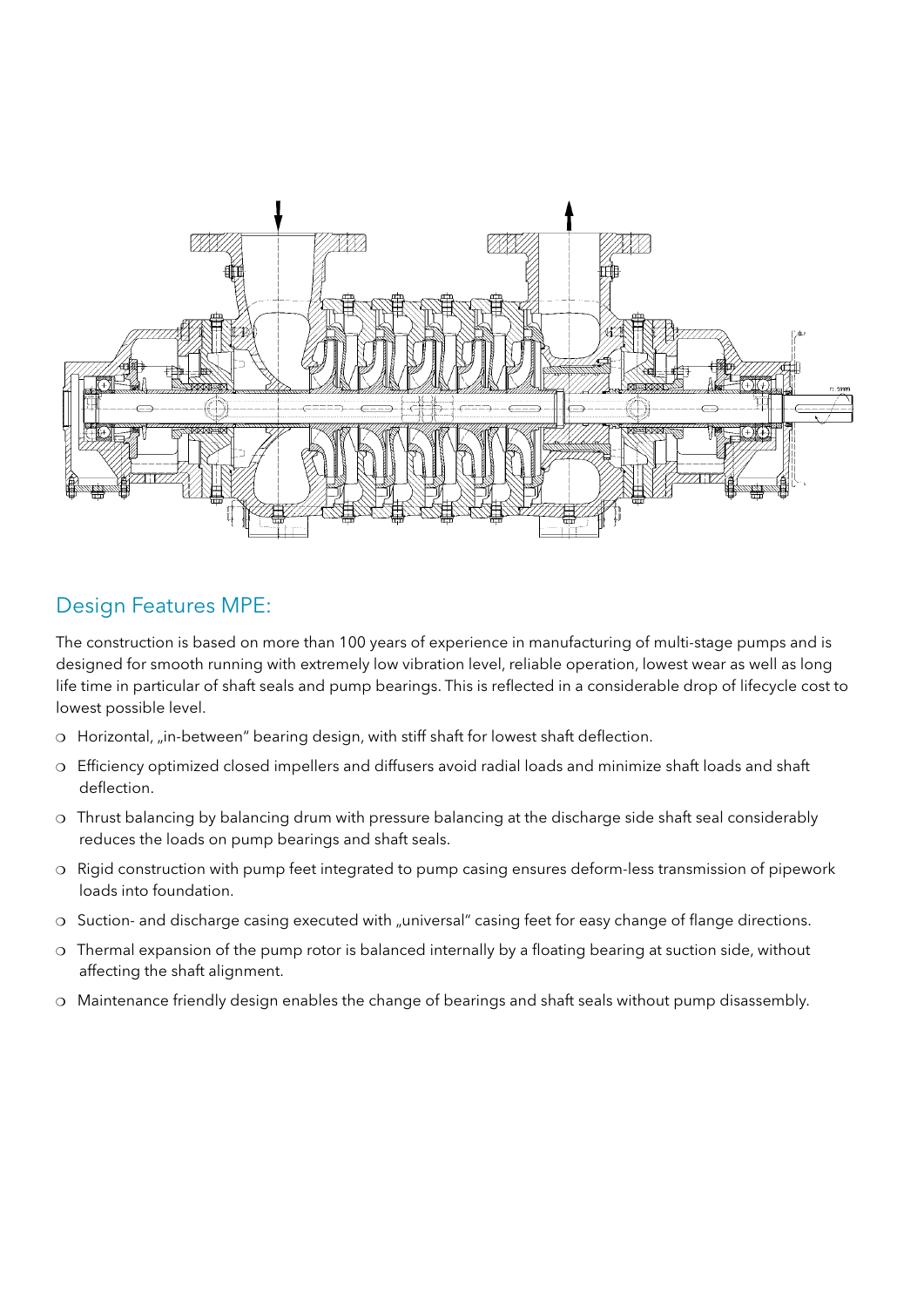## Shaft Sealing

Due to the balancing drum with pressure balancing pipe the pressure at the discharge side shaft seal is reduced to a level only slightly higher than at suction side. Therefore the lifetime of gland packing respectively mechanical seal is considerably increased.



### Stuffing Box

Stuffing box with shaft sleeve and lantern ring. Standard execution with internal flush. External flush option available, in case of vacuum during standstill of pump.

Up to temperatures of 120°C (248°F)

### Mechanical Seal

Balanced single mechanical seal according to EN 12756 (DIN 24960) at both sides. Standard execution with internal flush, optional external flush.

Temperatures up to 140°C (284°F) without cooling > 140°C (284°F) up to 180°C (356°F) with cooling of the stationary ring.

Cartridge mechanical seals, in single or double design, are available on request.

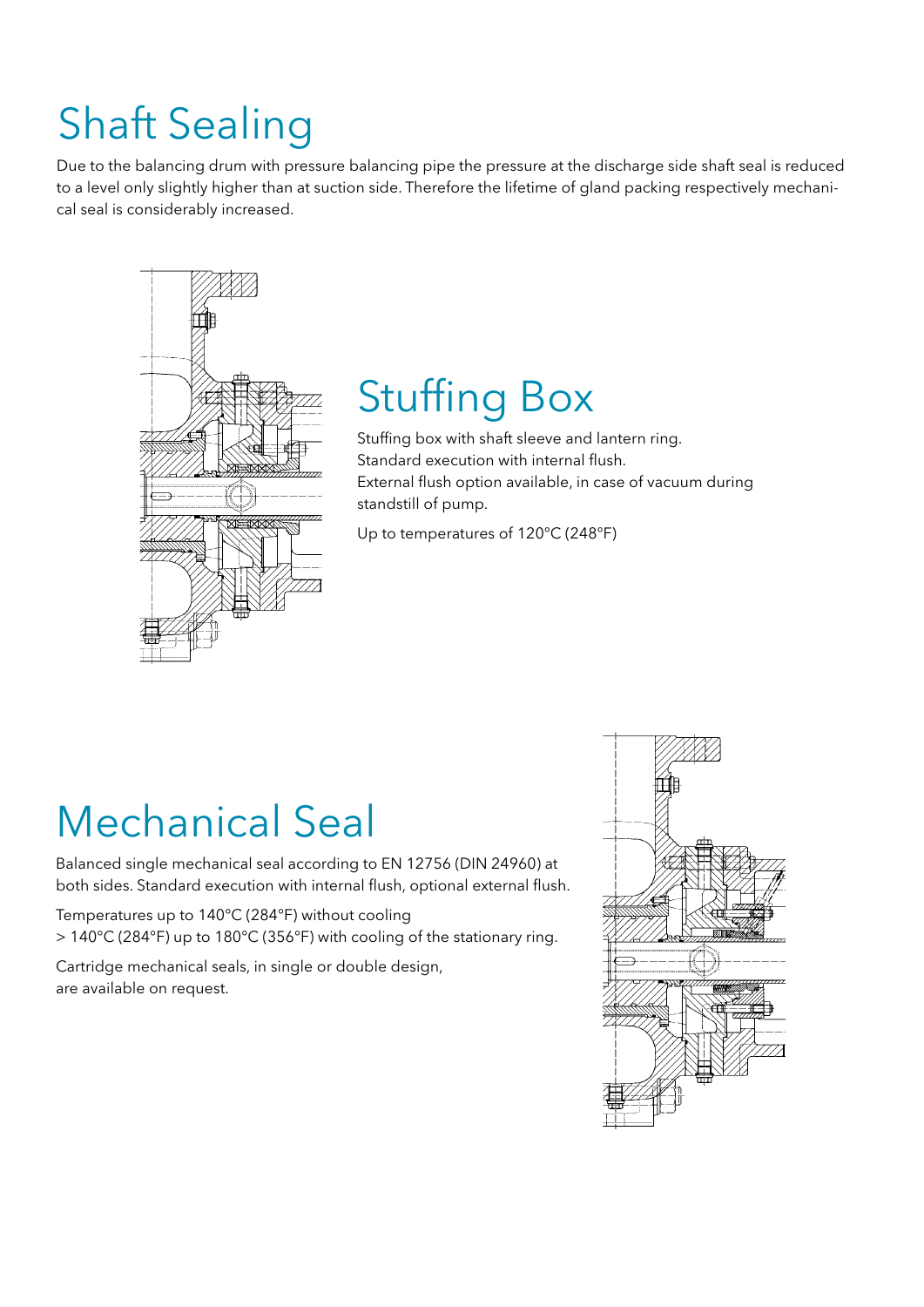### Design Versions



Drive-end at discharge side: standard execution Sense of rotation clockwise seen from drive side

#### Drive-end at suction side - optional

Flexibility at installations with limited space

Sense of rotation counter clockwise seen from drive side.



### Branch Directions

#### Standard Branch Direction

Discharge branch at drive side, vertically upwards, suction branch at non-drive side, horizontally left seen from drive side



#### Optional Branch Directions

Discharge as well as suction branch direction can be horizontally left or right or vertically upwards (both branches in the same direction only possible for 3 or higher number of stages).

The design with integral casing feet enables changing of branch directions by using the same components.

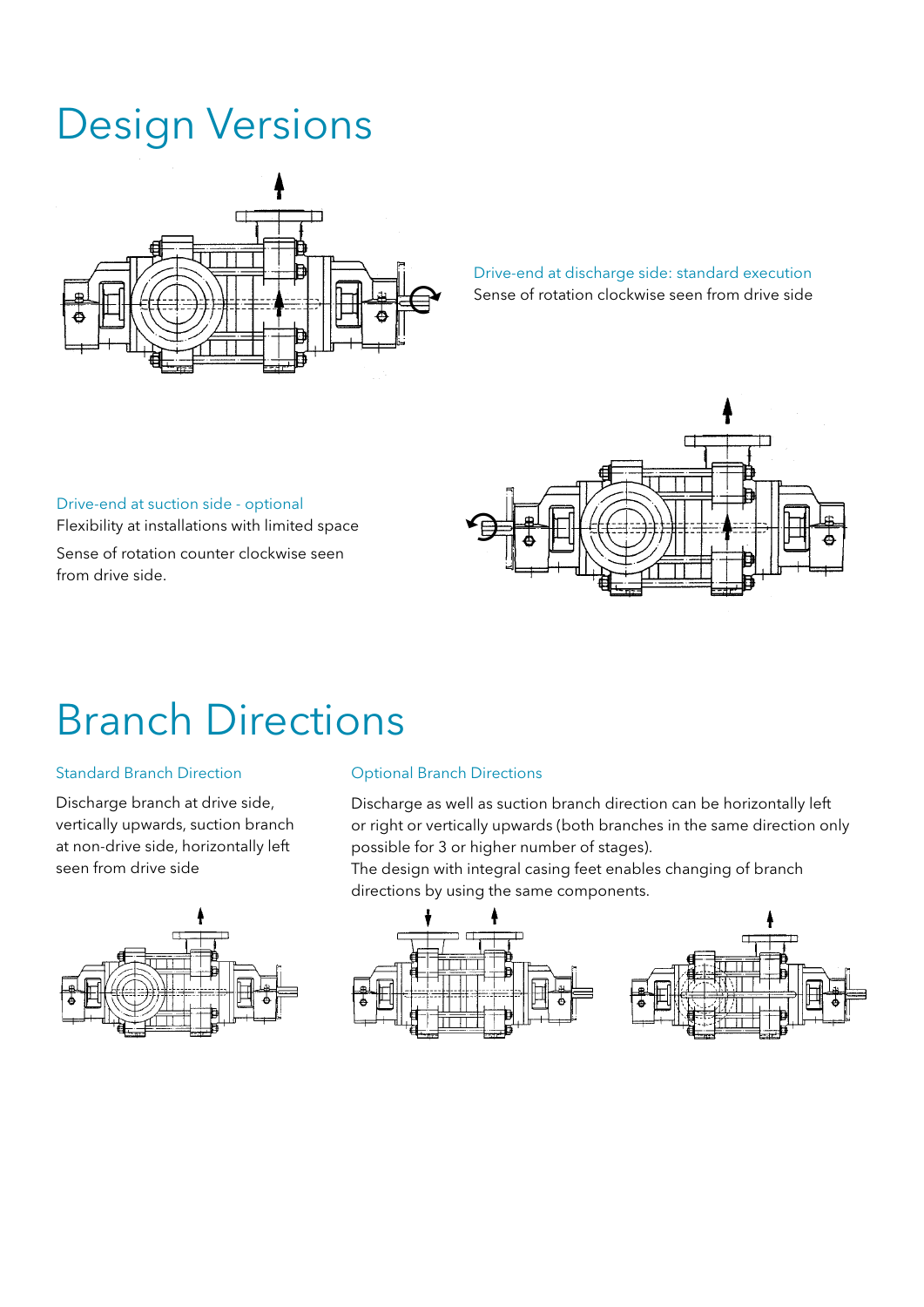### **Materials**

| Code | Impeller | <b>Diffuser</b> | Suction- and<br>Stage casing | Discharge<br>casing | <b>Bearing</b><br>frame | Shaft  | Sleeve |
|------|----------|-----------------|------------------------------|---------------------|-------------------------|--------|--------|
| 141  | 0.6025   | 0.6025          | 0.7040                       | 1.0619              | 0.6025                  | 1.4021 | 1.4021 |
| 341  | 1.4408   | 0.6025          | 0.7040                       | 1.0619              | 0.6025                  | 1.4021 | 1.4021 |
| 672  | 1.4517   | 1.4517          | 1.4517                       | 1.4517              | 0.6025                  | 1.4462 | 1.4462 |

141, 341: Balancing drum 1.4021, balancing bush 1.4313 672: Balancing drum 1.4462 coated, balancing bush 1.4462 Other materials upon request

ISO 9001 + 14001 certifications guarantee high quality standards and reliability of our products as well as environmentally friendly production process.

### Accessories

- o Baseframe in welded design
- o Flexible coupling
- o Coupling guard, made of stainless steel 1.4571 in standard execution
- o Motor
- o Speed controllers
- $\circ$  Minimum flow- and non return valves
- o Special accessories according to customer requirements